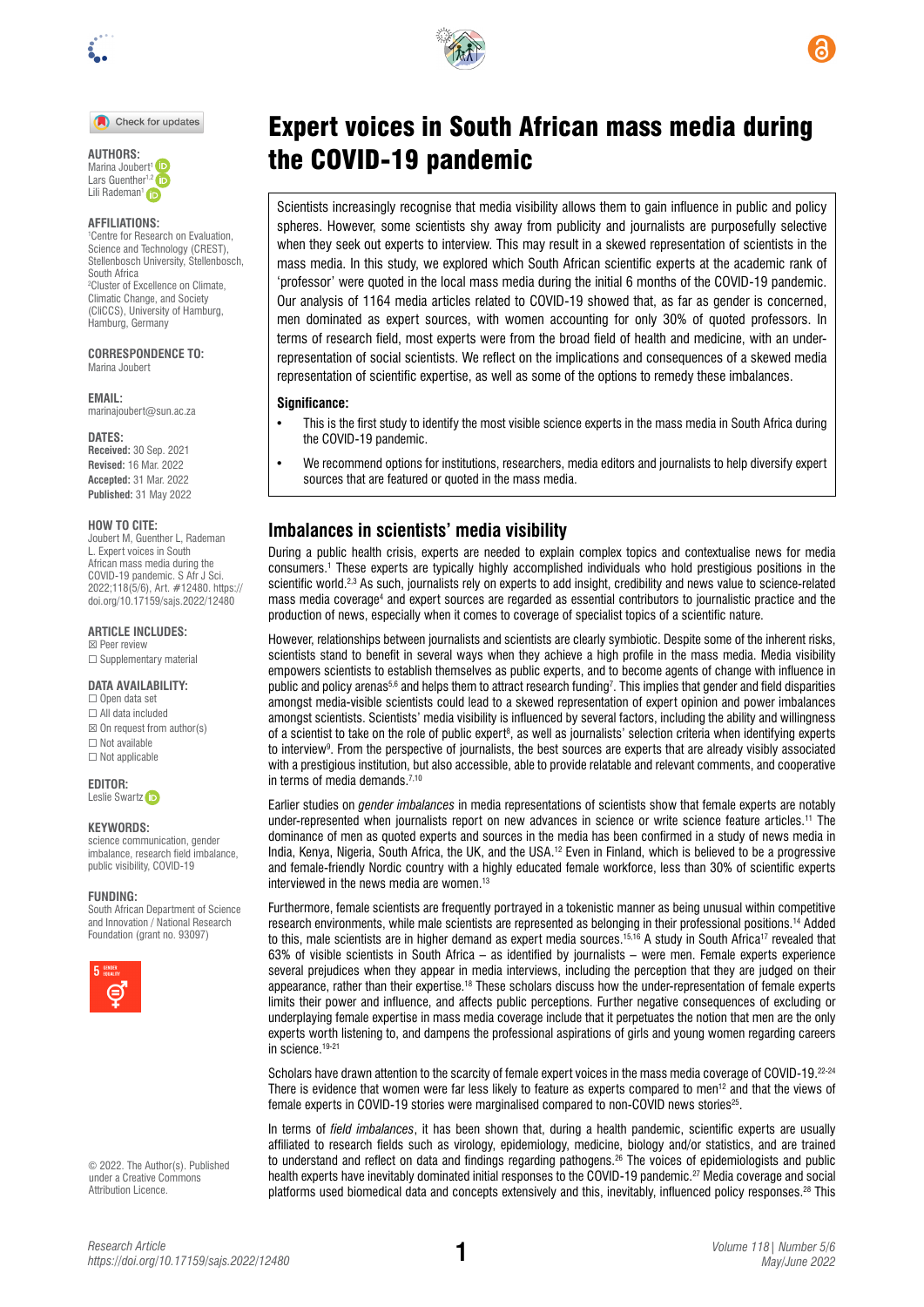

has meant that the social sciences have been sidelined and excluded from the processes informing the response and the way forward regarding the pandemic, despite recognition that social science expertise is crucial in order to understand and influence human behaviour during a pandemic.29

# **Gender differences in terms of academics' public engagement roles**

The dominance of men at higher levels of the academic hierarchy is well documented, as is the evidence for a general structural bias against women in science and the failure to recognise contributions by female scientists.<sup>30,31</sup> For example, a longitudinal study of gender inequality in scientific careers across 83 countries and 13 disciplines<sup>32</sup> confirms that women are under-represented in most scientific disciplines and publish fewer articles throughout their careers, as well as that their work acquires fewer citations.

Due to the pervasive nature of gendered processes throughout the practice and culture of science, it is reasonable to expect that male and female scientists will have different views and experiences when it comes to communicating about their research in the public arena.33 It has been suggested that the involvement of female scientists may be hindered by the so-called 'Matthew effect', as well as by the associated 'Matilda effect'. The 'Matthew effect' explains why well-known scientists frequently get more credit compared to researchers that are less well known, despite the fact that their work may be of similar nature and quality<sup>34</sup>, while the 'Matilda effect' describes the systemic bias against women in science and the systematic under-recognition of their contributions<sup>35</sup>.

Based on research exploring scientists' motivations and perceptions regarding public engagement about their work, science communication scholars propose a range of potential explanations for observed genderbased differences. Consistently, normative influences, which cause scientists to respond differently to the public engagement activities of male versus female colleagues, emerge as a key explanation.36 While outreach activities (for example school visits and acting as role models) are frequently stigmatised and delegated to women<sup>33,37</sup>, media visibility is associated with recognition and prestige, and men are especially in demand as media sources<sup>15,16</sup>.

A 2020 survey provides evidence that, compared to their male colleagues, women are generally more hesitant and concerned about media appearances.38 Results from this study show that women were generally more worried and fearful about making mistakes, being put on the spot, and appearing to be uninformed. These findings are in line with the idea that there is a so-called 'confidence gap' that separates men and women, with men generally being more self-assured about their opinions and less worried about being publicly wrong.39 Similarly, a study focused on female experts in Australia, reports that women were mostly willing to be interviewed and positive about prior media experiences but lacked confidence about appearing on camera and an understanding of how the news media operates.21

# **Research question**

Given the importance of achieving a balanced representation of scientists who become visible in the mass media during a public health crisis such as the COVID-19 pandemic, our study was guided by this research question: How prevalent are gender and field imbalances of expert voices in the South African mass media reporting on COVID-19?

# **Methodology**

With the help of Pear Africa, a media monitoring company, we identified and downloaded all media articles containing the keywords 'corona\*' and/or 'covid\*', published during the first 6 months of the COVID-19 pandemic in South Africa (7 January 2020 to 6 July 2020) across nine major newspapers and five online news sites. This resulted in a data set of 14 991 print articles and 29 335 online articles related to COVID-19, adding up to a total of 44 326 articles.

To reduce the 44 326 articles to a set of articles that would focus on the voices and views of scientific experts, we tested several terms that could be used as proxies for academic expertise. We found that the application of terms such as 'scientist(s)', 'researcher(s)' or 'doctor(s)' did not necessarily deliver articles in which experts were quoted. However, articles that contained the term 'professor' mostly contained text in which the journalists quoted one or more leading academics directly or indirectly, as the term is used to identify specific individuals that were interviewed or referred to. In South African universities, the term 'professor' indicates a senior academic ranking and position of academic credibility, authority and leadership. It is well known that journalists also use 'professor' as a title to give credibility to their articles. We therefore applied this term, i.e. 'professor', to select those articles in which journalists quoted a leading academic.

Filtering for articles containing the term 'professor' reduced our data set to 1891 articles. After excluding articles that did not quote a scientific source, or where the quoted expert was not associated with a South African institution, our final data set consisted of 1164 articles. These articles were analysed using quantitative content analysis, guided by a detailed codebook. Amongst other aspects, we captured information about the names, affiliations, fields and gender. Where articles quoted more than one professor, data were captured for all of them. Their fields of expertise were openly coded (in vivo) and later categorised into common scientific fields.<sup>26</sup>

Two coders attended several coding training sessions before they each coded the same randomly selected 200 articles for reliability testing. Cohen's κ and Holsti's reliability coefficient (CR) were used to measure inter-coder reliability. Cohen's κ for the formal variables was  $κ=0.94$  $(CR=0.99)$ ; for the content-related variables,  $\kappa=0.90$   $(CR=0.97)$ . These values indicated good agreement among coders. Hence, each coder then coded half of the final sample independently.

This study was approved by the Research Ethics Committee: Social Behavioural and Education Research of Stellenbosch University on 22 February 2021, with the Project Number: CREST-2020-17119.

# **Results**

In our analysis of 1164 articles, we found 1458 distinct voices of professors, representing 430 individuals (Table 1). Most of the voices were counted from online (*n*=1098, 75%) as compared to print news media (*n*=360, 25%). While most articles quoted one professor only (*n*=943, 65%), some quoted two (*n*=330, 23%), three (*n*=129, 9%) or even more professors (*n*=56, 4%). Most frequently, direct quotes were used  $(n=855, 59%)$ , as compared to indirect quotes  $(n=296, 20%)$ ; however, there was also a proportion of self-written copies (*n*=305, 21%).

Professor Salim Abdool Karim was quoted most frequently (*n*=155, 11%), followed by Professor Shabir Madhi (*n*=83, 6%) and Professor Glenda Gray (*n*=47, 3%). Table 2 provides an overview of the 10 most frequently quoted professors, showing that 7 out of 10 were from the broad field of health sciences and medicine, and 8 out of 10 were men.

The majority of the 1458 distinct voices (i.e. professors quoted) in the 1164 articles were male (*n*=1024, 70%), while female professors accounted for only 30% (*n*=434).

There were slight differences between print and online media ( $\chi^2$ =5.819; d.f.=1;  $\varphi$ =0.063) in terms of gender balance: in print media, the dominance of male (*n*=271, 75%) as compared to female professors (*n*=89, 25%) was more prevalent than in online media (male: *n*=753, 69%; female: *n*=345, 31%). Furthermore, there were slight differences regarding the type of publication ( $\chi^2$ =8.403; d.f. = 2;  $V$ =0.076): special interest publications exhibited a higher gender imbalance (male: *n*=56, 84%; female: *n*=11, 16%) than tabloid publications (male: *n*=27, 82%; female:  $n=6$ , 18%), with quality publications noting the lowest gender imbalance (male: *n*=941, 69%; female: *n*=417, 31%).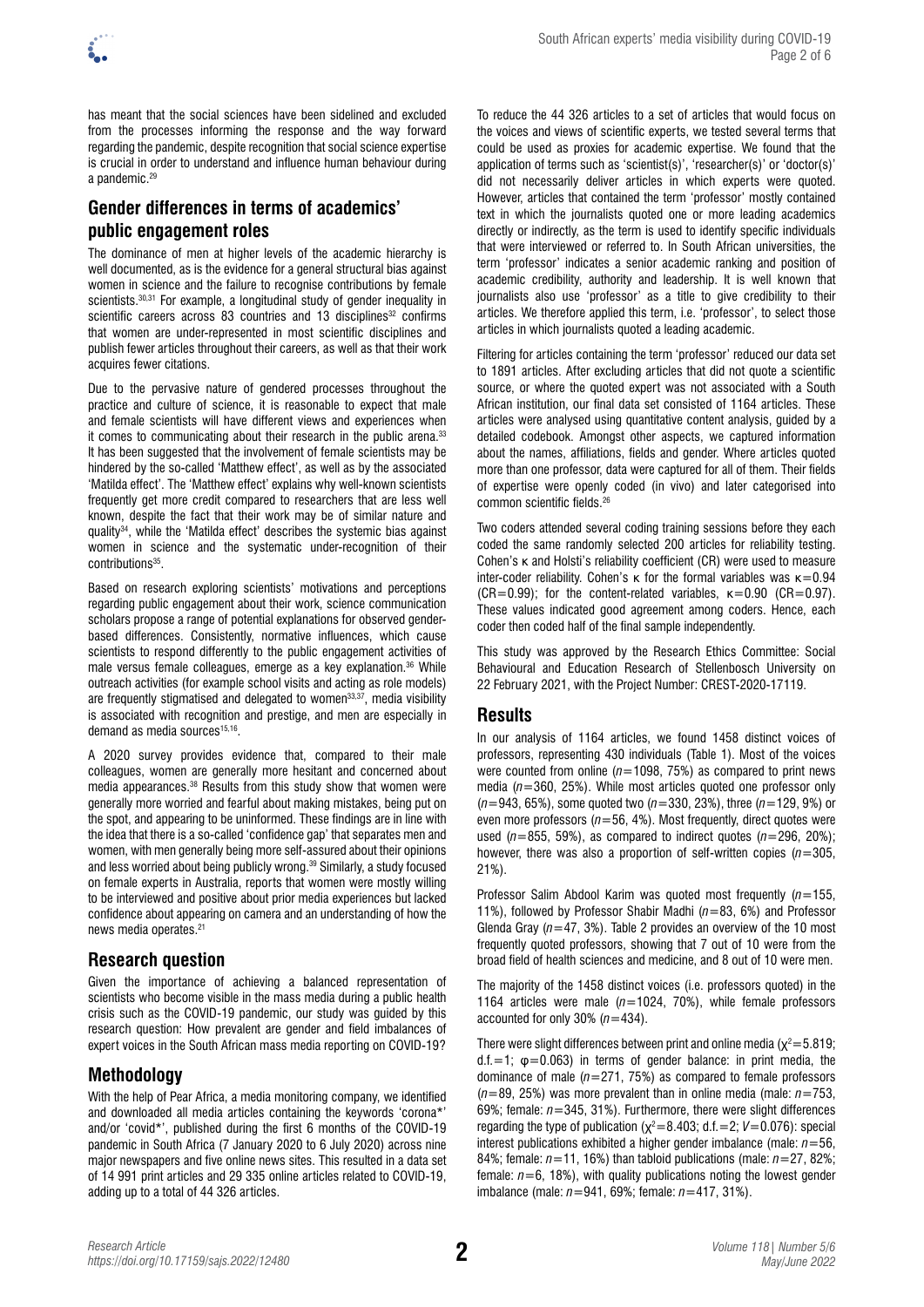### Table 1: Information on the 14 media sources included in this study

| <b>Media source</b>                         | Print or<br>online | <b>Number</b><br>of<br>articles | % Total<br>articles | Frequency                 | Type/genre              | <b>Publisher</b>                |
|---------------------------------------------|--------------------|---------------------------------|---------------------|---------------------------|-------------------------|---------------------------------|
| <b>Business Day</b>                         | Print              | 42                              | 3                   | Weekdays                  | Special interest        | Arena Holdings                  |
| <b>City Press</b>                           | Print              | 37                              | 3                   | Weekly (Sunday newspaper) | Quality                 | <b>Naspers</b>                  |
| Daily Sun                                   | Print              | 6                               | 0.4                 | Daily                     | <b>Tabloid</b>          | <b>Naspers</b>                  |
| <b>Engineering News &amp; Mining Weekly</b> | Print              | 11                              | 1                   | Weekly                    | Special interest        | <b>Creamer Media</b>            |
| <b>Financial Mail</b>                       | Print              | 14                              | 1                   | Weekly                    | <b>Special interest</b> | Arena Holdings                  |
| Mail & Guardian                             | Print              | 39                              | 3                   | Weekly                    | Quality                 | Mail & Guardian Media (Pty) Ltd |
| The Star                                    | Print              | 110                             | 8                   | Daily                     | Quality                 | Sekunjalo Independent Media     |
| <b>Sunday Times</b>                         | Print              | 74                              | 5                   | Weekly (Sunday newspaper) | Quality                 | Arena Holdings                  |
| You                                         | Print              | 27                              | $\overline{2}$      | Weekly magazine           | <b>Tabloid</b>          | <b>Naspers</b>                  |
| Eyewitness News (EWN)                       | Online             | 125                             | 9                   | Daily                     | Quality                 | Primedia Broadcasting           |
| Independent Online (IOL)                    | Online             | 39                              | 3                   | Daily                     | Quality                 | Sekunjalo Independent Media     |
| <b>Daily Maverick</b>                       | Online             | 406                             | 28                  | Daily                     | Quality                 | Independently owned             |
| News 24                                     | Online             | 383                             | 26                  | Daily                     | Quality                 | <b>Naspers</b>                  |
| <b>TimesLIVE</b>                            | Online             | 145                             | 10                  | Daily                     | Quality                 | Arena Holdings                  |

**Table 2:** Gender and broad scientific field of the 10 most frequently quoted professors

| Name                   | n   | %   | Gender | <b>Broad scientific field</b>                      |
|------------------------|-----|-----|--------|----------------------------------------------------|
| Salim Abdool Karim     | 155 | 11% | Male   | Health sciences and medicine (epidemiology)        |
| Shabir Madhi           | 83  | 6%  | Male   | Health sciences and medicine (vaccinology)         |
| Glenda Gray            | 47  | 3%  | Female | Health sciences and medicine (paediatrics)         |
| <b>Cheryl Cohen</b>    | 42  | 3%  | Female | Health sciences and medicine (epidemiology)        |
| Alex van den Heever    | 35  | 2%  | Male   | Economics                                          |
| Marc Mendelson         | 18  | 1%  | Male   | Health sciences and medicine (infectious diseases) |
| <b>Charles Parry</b>   | 18  | 1%  | Male   | Social sciences and humanities (psychology)        |
| Lungile Pepeta         | 16  | 1%  | Male   | Health sciences and medicine (paediatrics)         |
| <b>François Venter</b> | 15  | 1%  | Male   | Health sciences and medicine (virology)            |
| <b>Raymond Parsons</b> | 15  | 1%  | Male   | Economics                                          |

Regarding scientific fields (see Figure 1), we found that 'health sciences and medicine' was most dominant (*n*=723, 51%), followed by 'social sciences and humanities' (*n*=307, 21%) and 'economics' (*n*=181, 12%).

There were gender differences according to the scientific fields of the quoted professors (χ<sup>2</sup>=64.428; d.f.=5; V=0.209). Most prevalent was the gender imbalance with professors from engineering (male:  $n=30$ , 91%; female: *n*=3, 9%), followed by economics (male: *n*=157, 87%; female: *n*=24, 13%), natural sciences (male: *n*=79, 77%; female:  $n=24$ , 23%), and health sciences and medicine (male:  $n=509$ , 70%; female: *n*=214, 30%). There was more balance when professors from social sciences were quoted (male: *n*=193, 63%; female: *n*=114, 37%); for law, there was indeed a balance in genders (female: *n*=55, 51%; male: *n*=53, 49%).



**Figure 1:** Broad scientific fields of professors quoted in COVID-19 related media articles.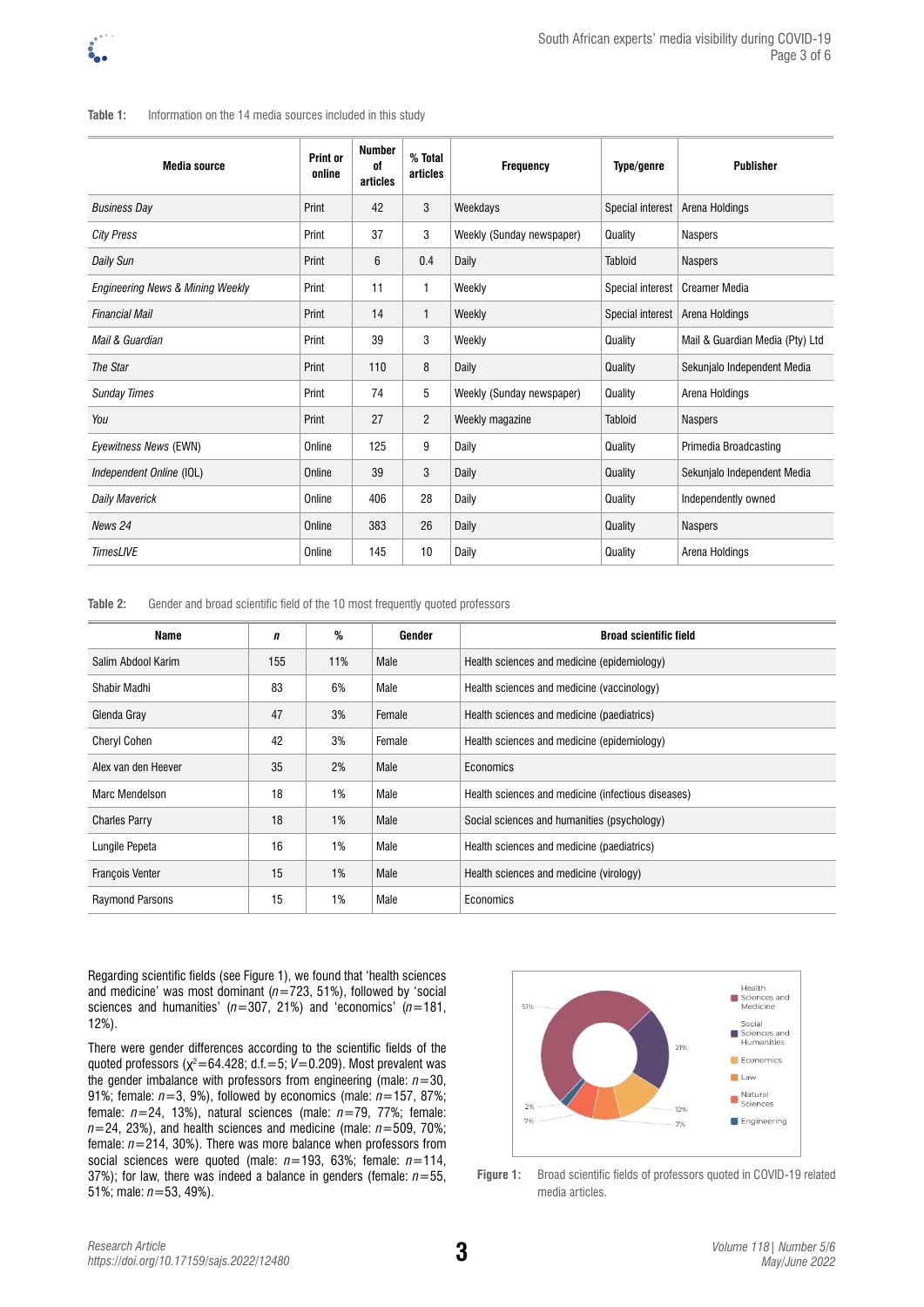

# **Discussion**

Our study confirms the existence of gender and field imbalances regarding experts who were quoted in the South African mass media during the first 6 months of the COVID-19 pandemic.

When considering the gender imbalance, the 70:30 dominance of male experts in the mass media, as revealed in our study, should be viewed in the context of the make-up of the South African academic workforce. Data from the South African Higher Education Management System (HEMIS) for 2019 show that, across all higher education institutions in South Africa, 48% of all staff responsible for instruction and research were women.40 In addition, 2020 data from the South African Knowledgebase shows that female professors produced 40% of the publication outputs in 2020.41 These figures already point towards an under-representation of women in the academic environment, especially when considering academic outputs by professors. However, our findings show that this under-representation (only 30% female voices amongst professors quoted) is further exacerbated in the mass media.

It is suggested that the under-representation of women at leadership levels in the academic arena is linked to socio-cultural constructs of women in South African society that promote male dominance and sustain institutional sexism, at the expense of the professional aspirations of female academics. $42,43$  The situation is aggravated by societal expectations that women should take on specific gender roles and family responsibilities such as housework and childcare, which is structurally apparent in the disproportionate durations of maternity and paternity leave, and regularly disadvantages women's career progression to senior academic positions which require long working hours.44 Another reason is that women often take on the advising and mentoring load in their faculty because they are perceived as intuitive and compassionate towards their students' needs, and, in turn, have less time to do media engagement than their male colleagues.44 Further factors that impede women's advancement along the academic career ladder include feelings of isolation, and lack of childcare facilities and suitable role models.<sup>45</sup> These expectations, demands and burdens on female academics have intensified during the COVID-19 pandemic.46-48

In general, our findings highlight the need to ensure that women in science are equipped with confidence and skills to engage pro-actively and reactively with the mass media, and that they have the opportunities and support to do so. At the same time, more could be done to make media editors and journalists aware of the importance of diverse expert sources, and journalists should be encouraged and helped to diversify their expert sources.

We have ample evidence that media organisations and individual science journalists are keen and willing to help remedy gender imbalances in media coverage. Around the world, major publishers and science communication initiatives are rolling out remedial initiatives. For example, the BBC announced that they were joining other media organisations in striving for a target of equal gender representation across all of the BBC's programmes and sites, including an equal split in how many men and women are interviewed on camera and quoted in stories.<sup>49</sup> In June 2021, the top-tier scientific journal *Nature* announced that it would work harder to overcome gender inequalities.<sup>50</sup> The editor responded to several studies showing that men were quoted twice as often as women in general news media, as well as in news reports in *Nature*. The award-winning science journalist Ed Yong writes how he tries to redress the balance by spending more time searching for women to interview, using various online and social media channels to find relevant female sources.<sup>51</sup>

Globally, a number of initiatives have been set up to help journalists who are seeking out female voices to identify female experts, for example the Women's Media Center, the 'WomenAlsoKnowStuff' and an organisation called '500 Women Scientists'.52-54 The Expert Women Project, run by City University of London's Journalism Department, has been set up to monitor the number of expert women featured on the news and this project has an arm focused on the situation in Ghana.55 'Ingenium Women in STEM' is a Canadian initiative that strives to overcome gender

biases that continue to limit the roles of women in science, technology, engineering and mathematics, as well as to make female scientists more visible in society, and to celebrate their achievements.<sup>56</sup>

In South Africa, a non-profit company, Quote This Woman+, is growing a database of female experts to promote the inclusion of women's voices in the mass media, including female experts to appear on media panels.57 The main aim of the Association of South African Women in Science and Engineering (SA WISE) is to strengthen the role of women in science and engineering in South Africa and to raise the profile of women scientists and engineers. During Women's Month, celebrated annually in August, the South African Department of Science and Innovation organises a series of events to celebrate and profile female scientists, including the South African Women in Science Awards.<sup>58</sup>

Institutions where scientists are employed are also well placed to help profile women as visible experts in the public sphere. A report by Boyce and Kitzinger<sup>59</sup> elaborates on the role that science media officers in research organisations and institutions can play to advance media interactions with female experts.

In terms of the field of expertise, we showed that voices from health sciences and medicine dominated and were present in 51% of the media content we analysed. However, we found that expertise from the social sciences was present in about one-fifth of the articles (21%) and was therefore not completely sidelined as feared by Bavel et al.<sup>29</sup> Notably, Connell<sup>60</sup> suggests that COVID-19 is a social emergency as much as a medical one, and Brossard (quoted in Lohwater $61$ ) points out that, with an issue as heavily politicised as COVID-19, we need expert guidance that goes beyond the medical sciences. Lohse and Canali28 point out that social science expertise is needed to ensure sufficient attention to social issues, to identify gaps in policy, and to offer a more fine-grained harm–benefit analyses of different policy options. Soudien<sup>62</sup> highlights the importance of social science expertise to deal with the social trauma brought about by the pandemic, and outlines the work done by social scientists in South Africa – through research and grassroots involvement – during this public health crisis. Social scientists can help policymakers and colleagues from health and natural sciences to develop solutions that people are able and (crucially) willing to follow.<sup>63,64</sup> Political scientists could, for example, play a major role in terms of the pandemic response based on their knowledge of public risks and the role of governments.28 Communication scientists know how to build public trust through credible public communication, which includes acknowledging uncertainty.65,66

# **Conclusion**

The media representation of scientists, including their gender and field, affects who gets to influence science policy and public opinion. The present study highlights that male academics, as well as academics working in the broad field of health and medicine, were disproportionately featured as expert voices during the COVID-19 pandemic in the South African mass media, to the detriment of women and experts from other fields. Therefore, it is necessary to consider ways to address these gender and field disparities. Clearly, the problem cannot be solved by researchers or journalists on their own. This issue needs to be addressed jointly by research institutions (and their PR departments) along with researchers, journalists, and media editors. In the long term, initiatives working towards gender equity in academic leadership positions will increase the presence of female voices in the mass media. But, in the shorter term, institutions could make a difference by supporting and incentivising female experts for their media engagement work, and by profiling female experts. As far as media editors and journalists are concerned, it could help to make them more aware of the existence and effects of gender disparities in media coverage and help them to diversify their sources.

# **Acknowledgements**

This research formed part of activities of the South African Research Chair in Science Communication, which is supported by the Department of Science and Innovation (DSI) and National Research Foundation (NRF) of South Africa (grant no. 93097). Any opinion, finding and conclusion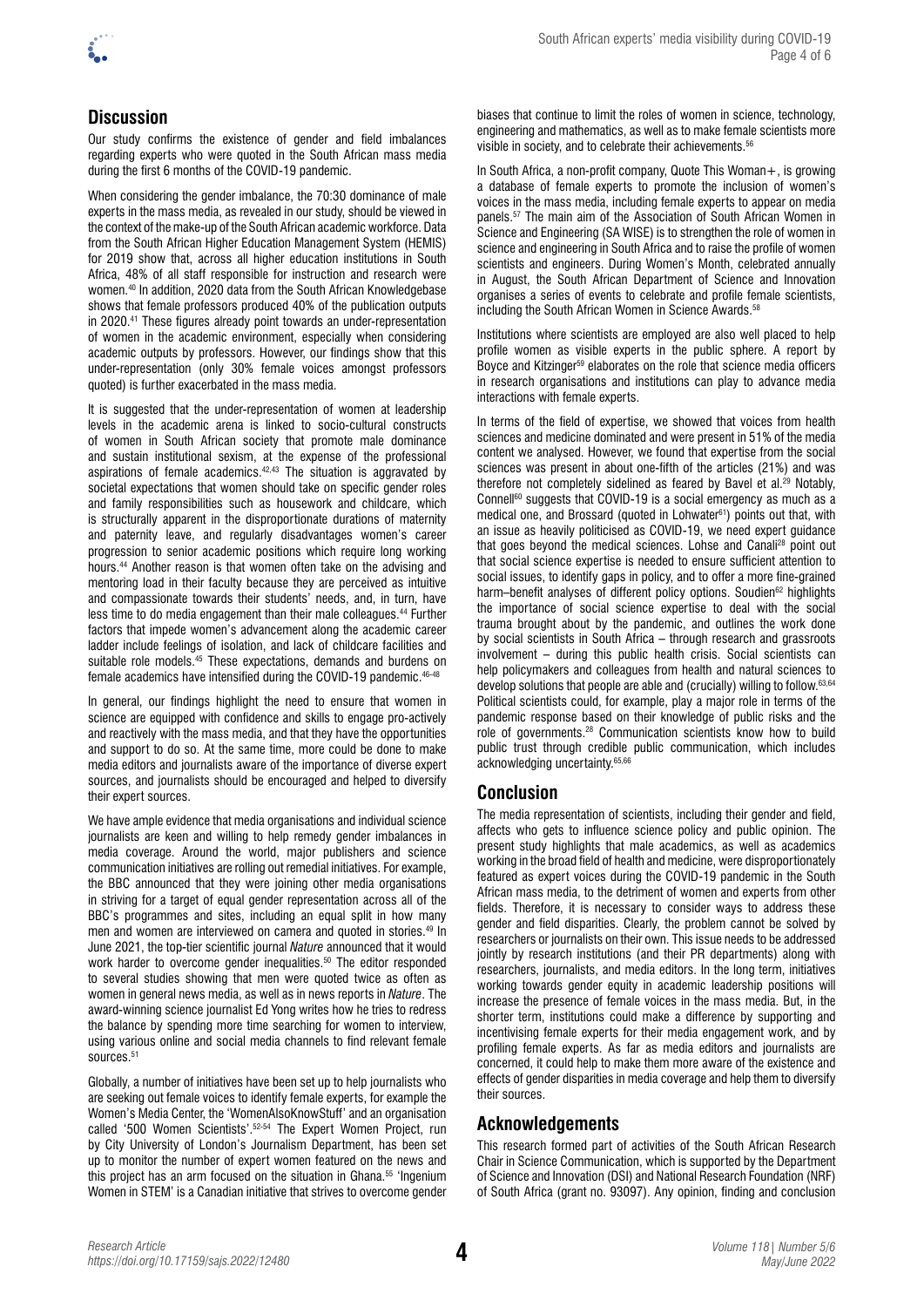

or recommendation expressed in this material is that of the author(s) and the NRF does not accept any liability in this regard.

### **Competing interests**

We have no competing interests to declare.

### **Authors' contributions**

M.J.: Conceptualisation; methodology. L.G.: Conceptualisation; methodology; data analysis; data validation. L.R.: Data analysis. All authors collaborated on the processing, presentation, and discussion of the findings.

## **References**

- 1. Schuchat A, Bell BP, Redd SC. The science behind preparing and responding to pandemic influenza: The lessons and limits of science. Clin Infect Dis. 2011;52(1):8–12.<https://doi.org/10.1093/cid/ciq007>
- 2. Goldman AI. Experts: Which ones should you trust? Philos Phenomenol Res. 2001;63(1):85–110. <https://doi.org/10.1093/0195138791.003.0007>
- 3. Lavazza A, Farina M. The role of experts in the Covid-19 pandemic and the limits of their epistemic authority in democracy. Front Public Health. 2020;8(7):1–11.<https://doi.org/10.3389/fpubh.2020.00356>
- 4. Wagner M, Gurr G, Siemon M. Voices in health communication-experts and expert-roles in the German news coverage of multi resistant pathogens. J Sci Commun. 2019;18(6):1–23. <https://doi.org/10.22323/2.18060203>
- 5. Fahy D, Lewenstein B. Scientists in popular culture: The making of celebrities. In: Routledge handbook of public communication of science and technology. 3rd ed. New York: Routledge; 2021. p. 33–52. [https://doi.](https://doi.org/10.4324/9780203483794.ch7) [org/10.4324/9780203483794.ch7](https://doi.org/10.4324/9780203483794.ch7)
- 6. Olesk A. The types of visible scientists. J Sci Commun. 2021;20(2):A06. <https://doi.org/10.22323/2.20020206>
- 7. Peters HP, Brossard D, De Cheveigné S, Dunwoody S, Kallfass M, Miller S, et al. Interactions with the mass media. Science. 2008;321(7):204–205. <https://doi.org/10.1126/science.1157780>
- 8. Peters HP. Gap between science and media revisited: Scientists as public communicators. Proc Natl Acad Sci USA. 2013;110(3):14102–14109. <https://doi.org/10.1073/pnas.1212745110>
- 9. Boyce T. Health, risk and news: The MMR vaccine and the media. Bern: Peter Lang; 2007.
- 10. Albaek E, Christiansen PM, Togeby L. Experts in the mass media: Researchers as sources in Danish daily newspapers, 1961–2001. J Mass Commun Q. 2003;80(4):937–948.<https://doi.org/10.1177/107769900308000412>
- 11. Nelkin D, Elias J. Selling science: How the press covers science and technology. J Public Health Policy. 1996;17:501–503.<https://doi.org/10.2307/3343109>
- 12. Kassova L. The missing perspectives of women in COVID-19 news: A special report on women's under-representation in news media [document on the Internet]. c2020 [cited 2021 Sep 30]. Available from: [https://www.iwmf.](https://www.iwmf.org/wp-content/uploads/2020/11/2020.11.19-The-Missing-Perspectives-of-Women-in-News-FINAL-REPORT.pdf) [org/wp-content/uploads/2020/11/2020.11.19-The-Missing-Perspectives-of-](https://www.iwmf.org/wp-content/uploads/2020/11/2020.11.19-The-Missing-Perspectives-of-Women-in-News-FINAL-REPORT.pdf)[Women-in-News-FINAL-REPORT.pdf](https://www.iwmf.org/wp-content/uploads/2020/11/2020.11.19-The-Missing-Perspectives-of-Women-in-News-FINAL-REPORT.pdf)
- 13. Niemi MK, Pitkänen V. Gendered use of experts in the media: Analysis of the gender gap in Finnish news journalism. Public Underst Sci. 2017;26(3):355-368.<https://doi.org/10.1177/0963662515621470>
- 14. Shachar O. Spotlighting women scientists in the press: Tokenism in science journalism. Public Underst Sci. 2000;9(4):347–358. [https://doi.](https://doi.org/10.1088/0963-6625/9/4/301) [org/10.1088/0963-6625/9/4/301](https://doi.org/10.1088/0963-6625/9/4/301)
- 15. Crettaz von Roten F. Gender differences in scientists' public outreach and engagement activities. Sci Commun. 2011;33(1):52–75. [https://doi.](https://doi.org/10.1177/1075547010378658) [org/10.1177/1075547010378658](https://doi.org/10.1177/1075547010378658)
- 16. Torres-Albero C, Fernández-Esquinas M, Rey-Rocha J, Martín-Sempere MJ. Dissemination practices in the Spanish research system: Scientists trapped in a golden cage. Public Underst Sci. 2011;20(1):12–25. [https://doi.](https://doi.org/10.1177/0963662510382361) [org/10.1177/0963662510382361](https://doi.org/10.1177/0963662510382361)
- 17. Joubert M, Guenther L. In the footsteps of Einstein, Sagan and Barnard: Identifying South Africa's most visible scientists. S Afr J Sci. 2017;113(11-12), Art. #2017-0033.<https://doi.org/10.17159/sajs.2017/20170033>
- 18. Chimba M, Kitzinger J. Bimbo or boffin? Women in science: An analysis of media representations and how female scientists negotiate cultural contradictions. Public Underst Sci. 2010;19(5):609–624. [https://doi.](https://doi.org/10.1177/0963662508098580) [org/10.1177/0963662508098580](https://doi.org/10.1177/0963662508098580)
- 19. Lemish D, Götz M. Beyond the stereotypes? Images of boys and girls, and their consequences. Yearbook 2017. Gothenburg: Nordicom, University of Gothenburg; 2017.
- 20. Sarikakis K. Power, patriarchy, profit: Barriers to gender mainstreaming in media policy. Media and gender: A scholarly agenda for the global alliance on media and gender. Paris: UNESCO; 2014. p. 66–69.
- 21. Shine K. Willing but wary: Australian women experts' attitudes to engaging with the news media. Journalism. 2021:1–16. [https://doi.](https://doi.org/10.1177/14648849211007038) [org/10.1177/14648849211007038](https://doi.org/10.1177/14648849211007038)
- 22. Carr T. In COVID-19 coverage, female experts are missing [webpage on the Internet]. NiemanLab. 29 June 2020 [cited 2021 Sep 30]. Available from: [https://www.niemanlab.org/2020/06/in-covid-19-coverage-female-experts](https://www.niemanlab.org/2020/06/in-covid-19-coverage-female-experts-are-missing/)[are-missing/](https://www.niemanlab.org/2020/06/in-covid-19-coverage-female-experts-are-missing/)
- 23. Haq A. Experts, intellectuals with voices and why they matter [webpage on the Internet]. University World News: Africa Edition. 4 February 2021 [cited 2021 Sep 30]. Available from: [https://www.universityworldnews.com/post.](https://www.universityworldnews.com/post.php?story=20210203055649823) [php?story=20210203055649823](https://www.universityworldnews.com/post.php?story=20210203055649823)
- 24. Lygnerud Boberg E. Media, remember gender in your COVID-19 coverage [webpage on the Internet]. International Media Support. 26 March 2020 [cited 2020 Mar 03]. Available from: [https://www.mediasupport.org/news/media](https://www.mediasupport.org/news/media-remember-gender-in-your-covid-19-coverage/)[remember-gender-in-your-covid-19-coverage/](https://www.mediasupport.org/news/media-remember-gender-in-your-covid-19-coverage/)
- 25. SDG Knowledge Hub. COVID-19 news mutes women's voices in coverage: Global study [webpage on the Internet]. International Institute for Sustainable Development. c2020 [cited 2021 Sep 30]. Available from: [http://sdg.iisd.](http://sdg.iisd.org/news/covid-19-news-mutes-womens-voices-in-news-coverage-global-study/) [org/news/covid-19-news-mutes-womens-voices-in-news-coverage-global](http://sdg.iisd.org/news/covid-19-news-mutes-womens-voices-in-news-coverage-global-study/)[study/](http://sdg.iisd.org/news/covid-19-news-mutes-womens-voices-in-news-coverage-global-study/)
- 26. Saldaña J. Coding manual for qualitative researchers. 2nd ed. London: SAGE Publications Ltd; 2013. Available from: [https://books.google.com/books/](https://books.google.com/books/about/The_Coding_Manual_for_Qualitative_Resear.html?id=V3tTG4jvgFkC) about/The Coding Manual for Qualitative Resear.html?id=V3tTG4jvgFkC
- 27. Reisz M. Pandemic response needs 'wisdom' of social sciences, scholars say. Times Higher Education. 12 May 2020 [cited 2021 Mar 11]. Available from: [https://www.timeshighereducation.com/news/pandemic-response](https://www.timeshighereducation.com/news/pandemic-response-needs-wisdom-social-sciences-scholars-say)[needs-wisdom-social-sciences-scholars-say](https://www.timeshighereducation.com/news/pandemic-response-needs-wisdom-social-sciences-scholars-say)
- 28. Lohse S, Canali S. Follow \*the\* science? On the marginal role of the social sciences in the COVID-19 pandemic. Eur J Philos Sci. 2021;11(4), Art. #99. <https://doi.org/10.1007/s13194-021-00416-y>
- 29. Bavel JJV, Baicker K, Boggio PS, Capraro V, Cichocka A, Cikara M, et al. Using social and behavioural science to support COVID-19 pandemic response. Nat Hum Behav. 2020;4(5):460–471. [http://doi.org/10.1038/s41562-020-](http://doi.org/10.1038/s41562-020-0884-z) [0884-z](http://doi.org/10.1038/s41562-020-0884-z)
- 30. Clark Blickenstaff J. Women and science careers: Leaky pipeline or gender filter? Gend Educ. 2005;17(4):369–386. [https://doi.](https://doi.org/10.1080/09540250500145072) [org/10.1080/09540250500145072](https://doi.org/10.1080/09540250500145072)
- 31. Ceci SJ, Williams WM. Understanding current causes of women's underrepresentation in science. Proc Natl Acad Sci USA. 2011;108(8):3157-3162.<https://doi.org/10.1073/pnas.1014871108>
- 32. Huang J, Gates AJ, Sinatra R, Barabási A-L. Historical comparison of gender inequality in scientific careers across countries and disciplines. Proc Natl Acad Sci USA. 2020;117(9):4609–4616. [https://doi.org/10.1073/](https://doi.org/10.1073/pnas.1914221117) [pnas.1914221117](https://doi.org/10.1073/pnas.1914221117)
- 33. Johnson J, Sharman Z, Vissandjee B, Stewart DE. Does a change in health research funding policy related to the integration of sex and gender have an impact? PLoS ONE. 2014;9(6), e99900. [https://doi.org/10.1371/journal.](https://doi.org/10.1371/journal.pone.0099900) [pone.0099900](https://doi.org/10.1371/journal.pone.0099900)
- 34. Merton RK. The Matthew effect in science. Science. 1968;159(3810):56–63. <http://dx.doi.org/10.1126/science.159.3810.56>
- 35. Rossiter MW. The Matthew Matilda effect in science. Soc Stud Sci. 1993;23(2):325–341.<http://dx.doi.org/10.1177/030631293023002004>
- 36. Crettaz von Roten F, Goastellec G. Understanding academics' popular science publishing: Institution culture and management style effects. J New Gener Sci. 2015;13(2):15–29.